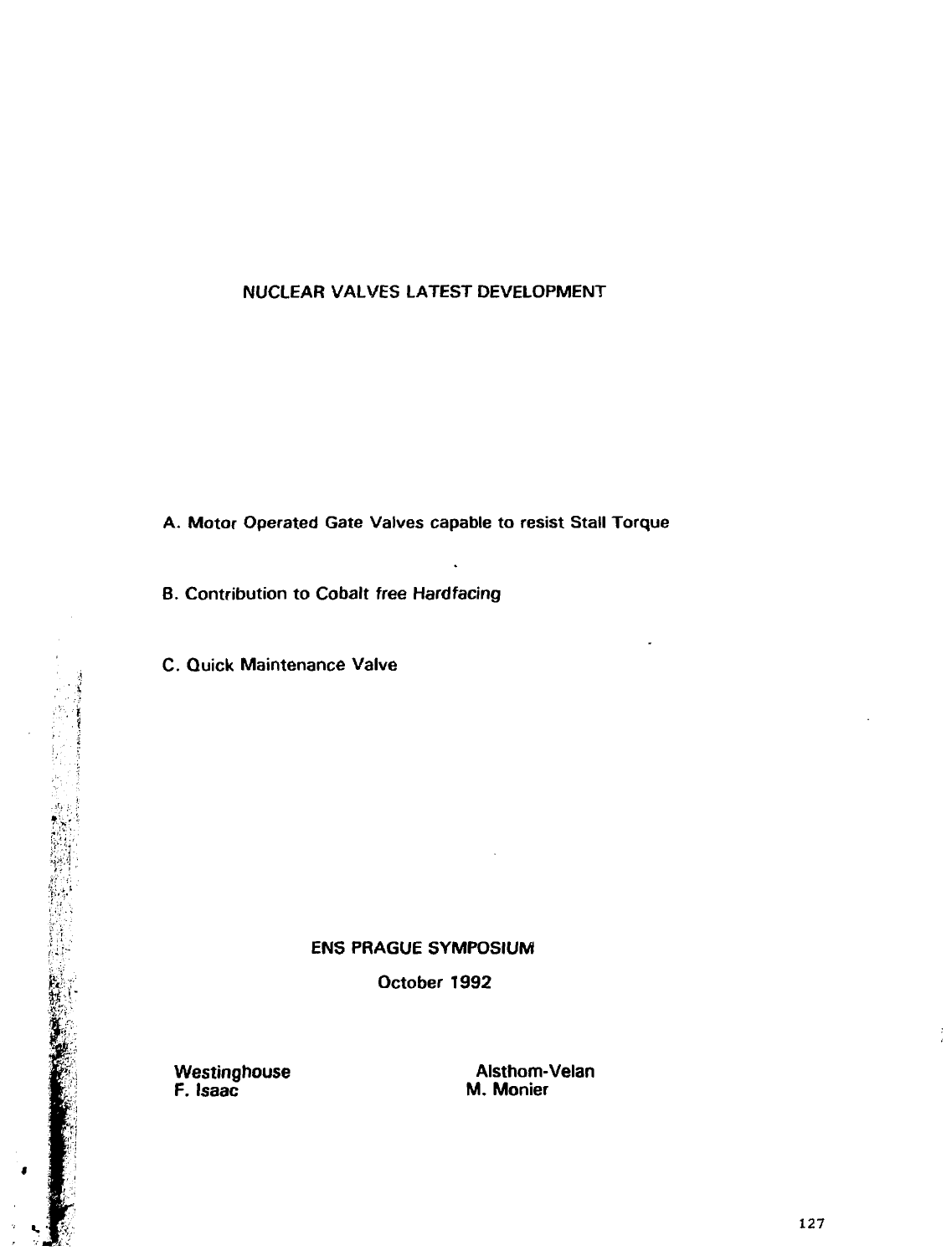# **A. MOTOR OPERATED GATE VALVES CAPABLE TO RESIST STALL TORQUE**

#### **INTRODUCTION**

**In the frame of Nuclear Power Plant upgrade (Emergency Power Supply and Emergency Core Cooling), Westinghouse had to face a new valve design philosophy specially for motor operated valves.**

**The valves have to be designed to resist any operating conditions, postulated accident or loss of control.**

**The requirements for motor operated are listed hereafter.**

**In a common approach the valve manufacturer, Alsthom Velan and Westinghouse have completely reconsidered the valve design including parameters and coefficients justification. The selected model and related upgrading is explained hereafter.**

**(87 gate valves have been recently supplied to Switzerland).**

# **1. DESIGN BASIS REVIEW**

- **1.1 Power Supply conditions**
	- **Un : 380V +107-15%, 3ph, 50 Hz ±2 %**
	- **Full load at 0,75 Un during 3 minutes**
	- **Full load at 0,7 Un during 12 seconds**
	- **Starting at 0,85 Un**
	- **Full load at 50 Hz ±10% during 5 seconds**
	- **Fast transfer from main grid to emergency grid**
- **1.2 System requirements**
	- **Line design Pressure, Temperature and Differential Pressure, based on specific condition (not only rating ANSI B16.34) analysed on a case by case basis**
	- **Stroke time defined from operation conditions and system / instrumentation requirements and limitations.**

#### **1.3 Safety, integrity and operation requirements**

- **Loss of Power Control; postulated failure of : Limit Switch**
	- **Torque Switch**

ŧ

- **Thermal overload switch / fuse**
- **Electrical overload switch / fuse**
- **Stall torque applied at full speed.**
- **Impact on pressure boundary and'operation to address with 0,9 Sy (code design value) as allowable.**
- **Margin between stall torque at 0,85 Un and required torque equal to 1,6 .. 2**
- **Torque switch setting margin**
- **1.4 Valve and Motor Operator fundamental design basis**
	- $\overline{a}$ **Construction Code : ASME III Safety Class 1 IEEE Class IE Seismic class 1**
	- **Design Life : 40 years (2000 cycles)**
	- **Environment: LOCA conditions. Active during and after.**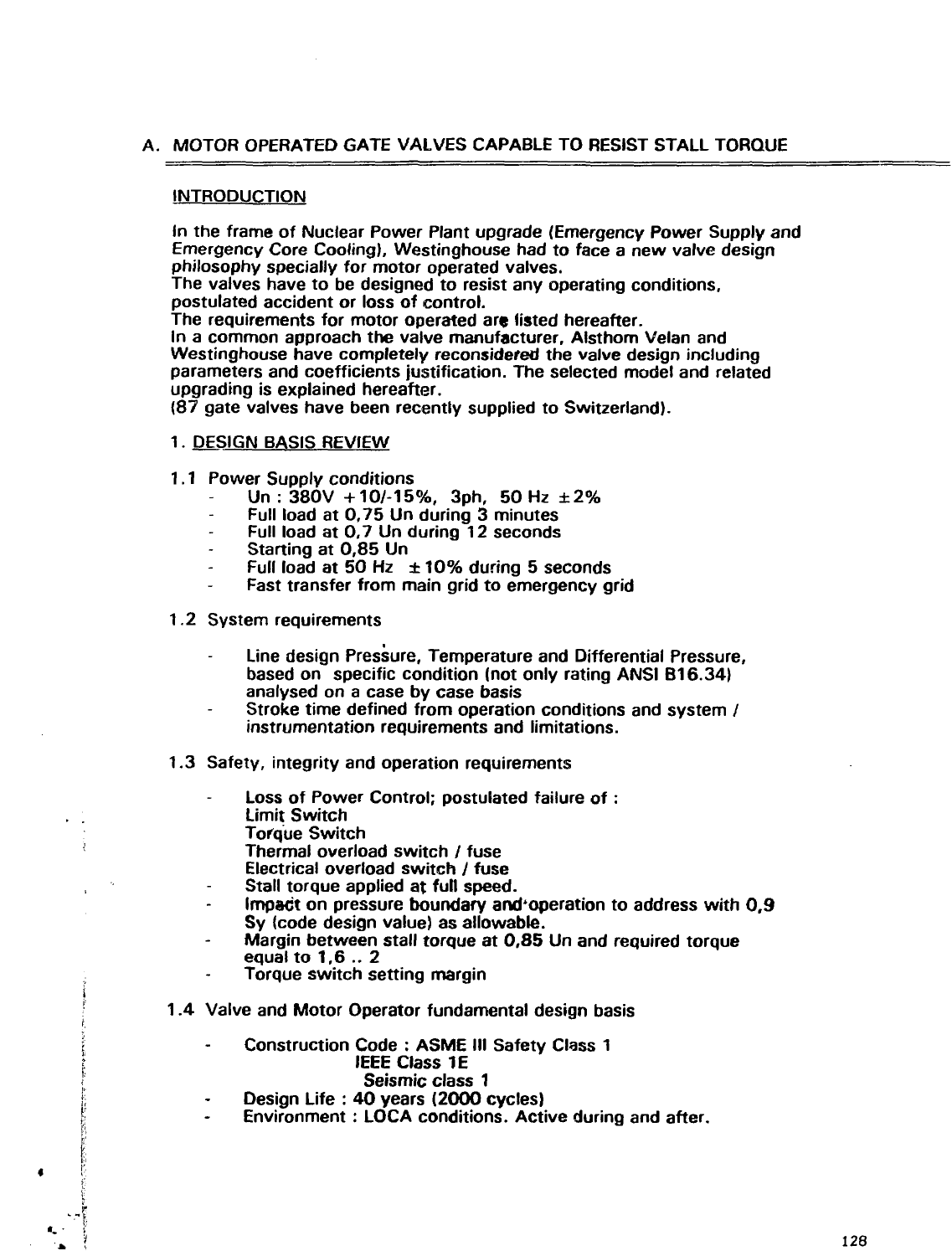#### $2.$ **VALVE DESIGN REVIEW**

 $2.1$ **Selected Model:** 

 $\overline{a}$ 

- **Motor Operated Parallel Gate Valves** 
	- ANSI B16.34 rating 150 lbs to 1525 lbs stainless steel type 316L
		- . Stroke Mechanical Stops. Opening : back seat
			- Closing: upper stem stop.
			- . Live load packing
			- . Hardfaced back seat
- The parallel slide Gate Valve design has been selected due to its advantage regarding the stall torque behaviour:
	- . the internal sealing components, such as disc seats are not involved during the motor stall.
	- the risk of Stem Buckling is totally avoided.
	- the "Weak Link " is always outside pressure boundary.
- 3. **VALVE CALCULATION**
- $3.1$ Parameter justification :
	- **Friction coefficient** 
		- **Operator efficiency**
- $3.2$ **Calculation results:** 
	- Maximum expected torque values (488 Nm)
	- Required torque (150 Nm)
	- Stall torque maximum allowable 687 Nm at 0.9 Sy code
	- Stall torque maximum measured 613 Nm at 10 % Un

#### 4. **TEST RESULTS (Monitoring with ITI MOVATS 3500)**

Stem thrust in opening direction. (daN)



الوراء بدائد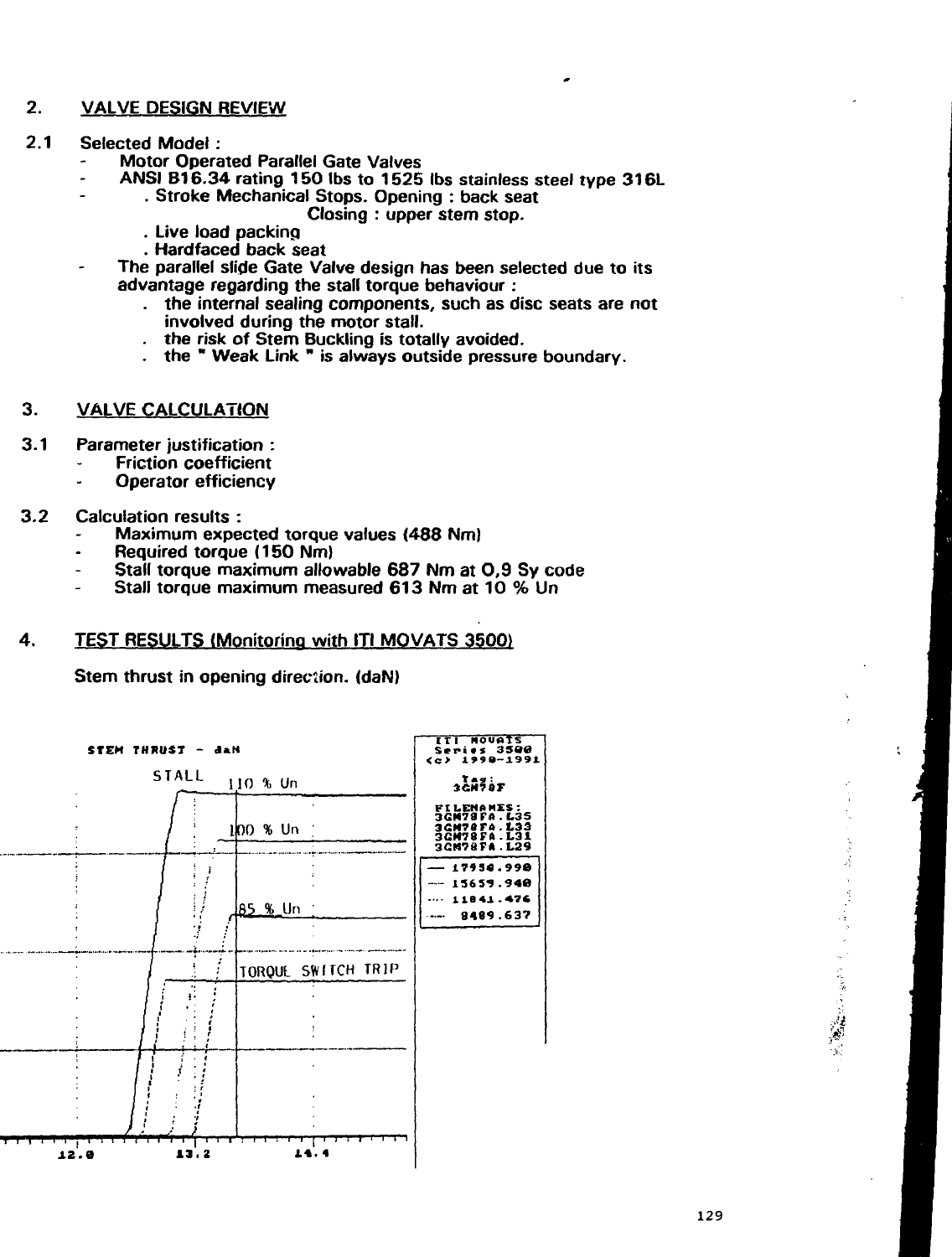# B. CONTRIBUTION TO COBALT FREE HARDFACING

#### **INTRODUCTION**

As part of plant upgrade and valves replacement, Westinghouse has sponsored alternative hardfacing research program.

Two types of materials have been investigated ; Nickel base Alloys and Iron base Alloys ; program requirements and test result are given hereafter. (150 check valves, 400 manual and air operated globe valves have been supplied for Switzerland).

# 1. QUALIFICATION PROGRAM

- Hardfacing applied where recommended by manufacturer
- Cobalt content limited to 0.2 %
- Qualification procedure
	- . Weldability procedure and operator qualification
	- . Thermal shock resistance
	- . Corrosion resistance
	- . Wear resistance

. Endurance 2000 cycles at pressure, temperature and differential pressure

## 2. RESULTS

# 2.1 PHASE 1

Qualification program has been performed on prototype valves. The results for Iron base Alloys are satisfactory.

Nickel base Alloys produce also satisfatory results however the thermal shock resistance depends highly on seat/body configuration and welding parameters. Therefore Iron base Alloys have been selected for implementation on check valves (swing and lift types) and globe valves.

#### 2.2 PHASE 2

The compliance with the qualification program has been demonstrated using differents facilities of Alsthom Velan Laboratory : seat friction bench, thermal shocks bench, hot cycling test loop. The results for Ni based Alloy are satisfactory except for wear test, therefore the use of Ni base Alloys is restricted to valves where friction is low : globe valve, check valve.

Research Program is proceeding further on for Iron base Alloys and more sophisticated materials as ceramics.

# 3. CONCLUSION

Nickel base and Iron base Alloys have been demonstrated satisfactory for use on all valves types except gate valves, however the implementation of these Cobalt Free hardfacing Alloys are much more difficult than stellite and results from one procedure and geometry to another one or to another manufacturer are unpredictable and have to be transposed very carefully.

Therefore each time a new application is foreseen, we recommend that a complete qualification test program is performed.